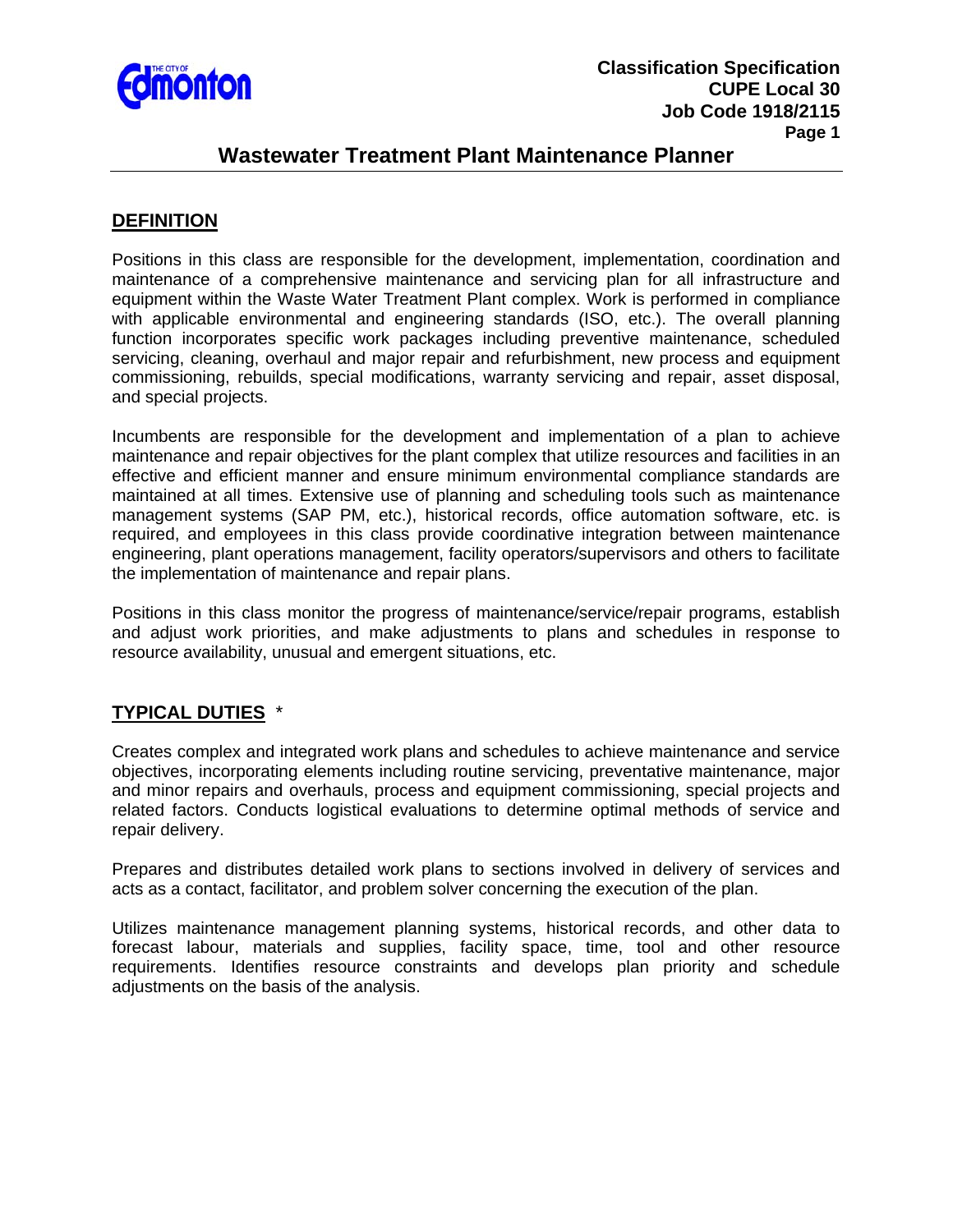

## **Wastewater Treatment Plant Maintenance Planner**

Consults with operations supervisors, trades personnel, engineering directors, and others to coordinate plans, identify needs, and plan priorities and adjustments. Responds to unforeseen circumstances, initiates changes to plans and schedules, and determines when additional resources are required to accomplish objectives.

Participates in the development of manpower/workforce deployment planning activities to meet plan objectives and utilize maintenance and repair resources effectively. Prepares budget data, historical data analysis, forecasts and other information to support the service delivery programs. Provides input into the formulation and delivery of maintenance trades training programs as required.

Acts as a resource to assist with the integration of new maintenance/service programs, determining performance indicators, resource estimates, reporting requirements, etc.

Assists with responding to new or unusual maintenance and repair problems, determining actions to be taken, contacting manufacturers, etc.

Performs related duties as required.

### **KNOWLEDGE, ABILITIES AND SKILLS**

Considerable knowledge of all aspects of a complex Waste Water Treatment facility and associated equipment including the involved trades and sub-trades.

Ability to devise specific maintenance, major overhaul and repair programs that are effective and within budget and to coordinate the administration of programs to minimize disruption to the performance and operations of the plant.

Ability to communicate effectively with a variety of staff to achieve effective planning and program delivery.

Ability to perform heavy work when assisting with breakdown diagnosis, service and maintenance issues, etc. in an active plant operations environment.

Skilled in the use of maintenance scheduling/planning, office automation, and data analysis tools to meet the requirements of the work.